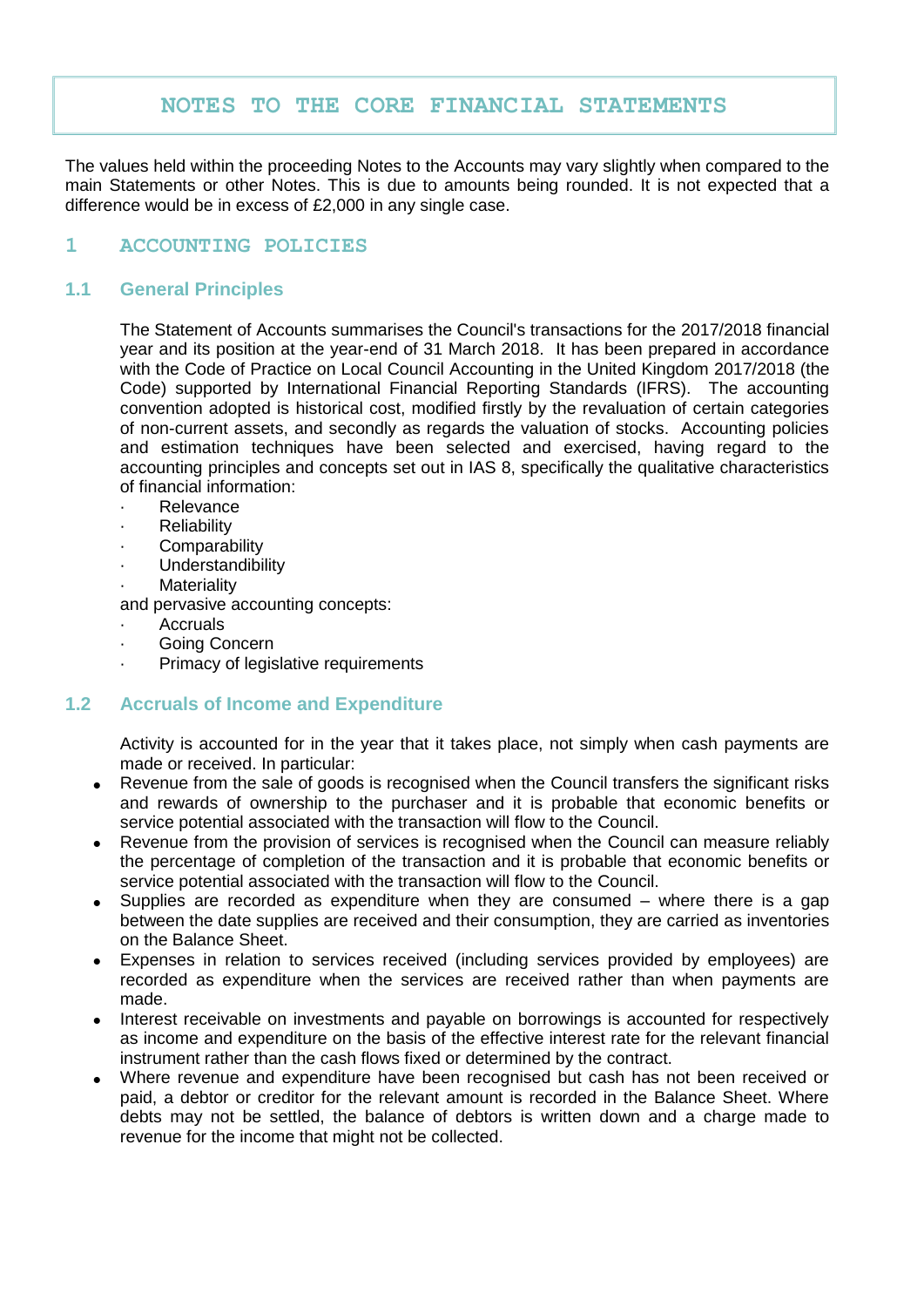Income and expenditure are credited and debited to the relevant service revenue account, unless they properly represent capital receipts or capital expenditure.

## **1.3 Cash and Cash Equivalents**

Cash is represented by cash in hand and deposits with financial institutions repayable without penalty on notice of not more than 24 hours. The Council classifies the following as cash equivalents:

- Overdrawn balances on the Council's bank accounts. Bank overdrafts are an integral part of the Council's cash management and bank balances fluctuate on a regular basis from being positive to overdrawn.
- Short term investments with immediate call back or instant access. Any short term investment which is for a fixed term, regardless of the remaining length of that term, is accounted for as a financial instrument. Interest follows the related investment.

In the Cash Flow Statement, cash and cash equivalents are shown net of bank overdrafts that are repayable on demand and form an integral part of the Council's cash management.

## **1.4 Prior Period Adjustments, Changes in Accounting Policies and Estimates and Errors**

Prior period adjustments may arise as a result of a change in accounting policies or to correct a material error. Changes in accounting estimates are accounted for prospectively, ie in the current and future years affected by the change and do not give rise to a prior period adiustment.

Changes in accounting policies are only made when required by proper accounting practices or the change provides more reliable or relevant information about the effect of transactions, other events and conditions on the Council's financial position or financial performance. Where a change is made, it is applied retrospectively (unless stated otherwise) by adjusting opening balances and comparative amounts for the prior period as if the new policy had always been applied.

The preparation of IFRS accounts requires the use and calculation of estimates. It also requires management to exercise its judgement in applying the use of the Council's accounting policies. The areas involved in a higher degree of judgement or complexity or areas where assumptions and estimates are significant to the financial statements are disclosed in the relevant sections of the financial statements. Although these estimates are based on management's best knowledge of current events and actions they may undertake in the future, actual results may differ from these estimates.

# **1.5 Charges to Revenue for Non-Current Assets**

General Fund service revenue accounts, support services and trading accounts are debited with the following amounts to record the real cost of holding non-current assets during the year:

- depreciation attributable to the assets used by the relevant service
- revaluation and impairment losses on assets used by the service where there are no accumulated gains in the Revaluation Reserve against which the losses can be written off
- amortisation of intangible assets attributable to the service.

The Council is not required to raise Council Tax to fund depreciation, revaluation and impairment losses or amortisation. However, it is required to make an annual contribution from revenue towards the reduction in its overall borrowing requirement equal to an amount calculated on a prudent basis determined by the Council in accordance with statutory guidance. Depreciation, revaluation and impairment losses and amortisation are therefore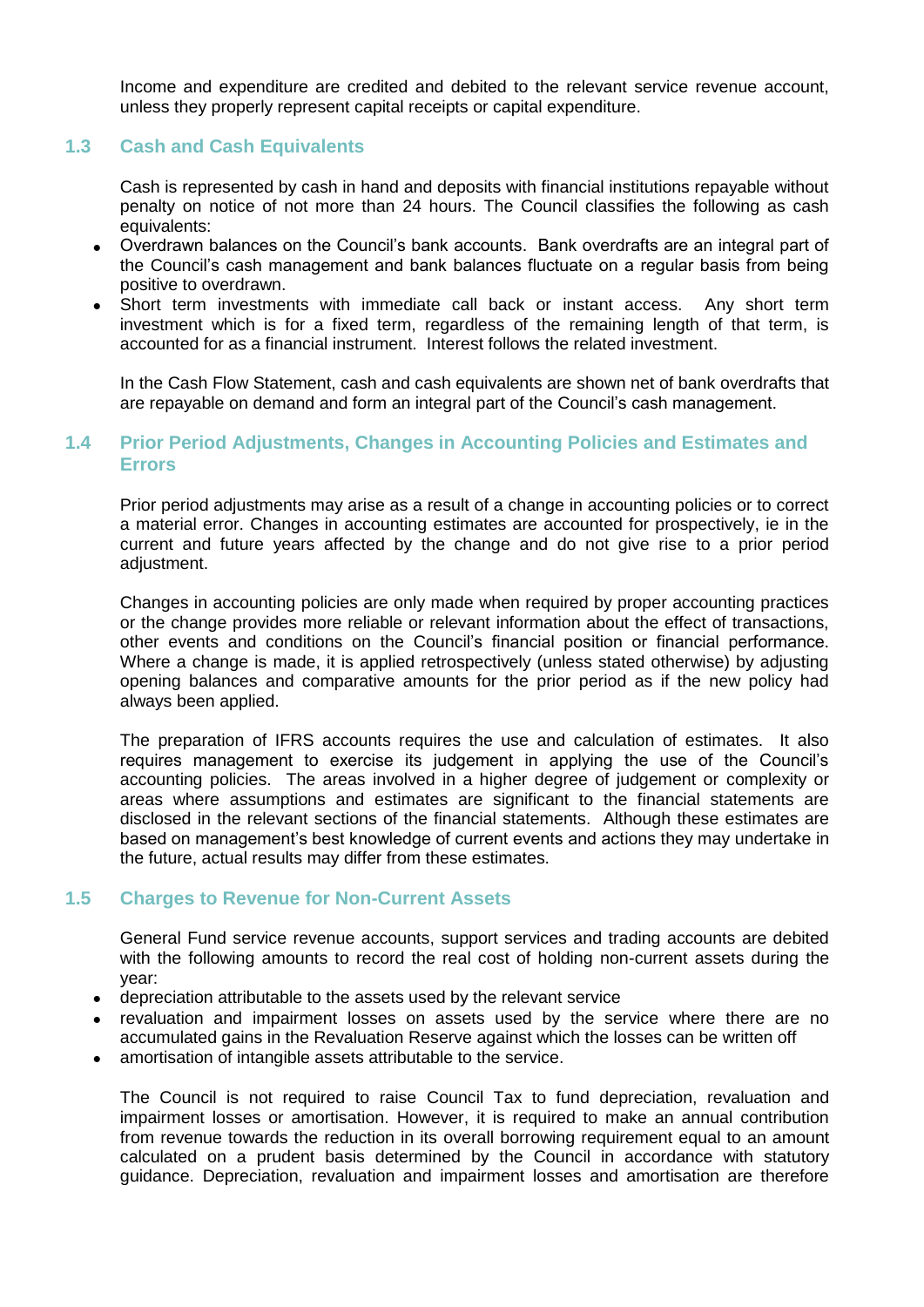replaced by the contribution in the General Fund Balance in the form of the Minimum Revenue Provision (MRP). This charge is based on the Asset Life method of calculation as per the Councils approved MRP Policy, and will commence in the financial year after the asset becomes operational.

## **1.6 Council Tax and Non-Domestic Rates**

The Council is a billing Council and acts as an agent collecting Council Tax and Non-Domestic Rates (NDR) on behalf of the major preceptors, including government for NDR, and as principals collecting Council Tax and NDR for itself. Billing authorities are required by statute to maintain a separate fund i.e. the Collection Fund for the collection and distribution of amounts due in respect of Council Tax and NDR. Under the legislative framework for the Collection Fund billing authorities, major preceptors and central government share proportionately the risks and rewards that the amount of Council Tax and NDR collected could be less or more than predicted. The council is part of a pool arrangement for NDR with its neighbouring Nottinghamshire councils.

#### *Accounting for Council Tax and NDR*

The Council Tax and NDR income included in the Comprehensive Income and Expenditure Statement is the Council's share of accrued income for the year. However, regulations determine the amount of Council Tax and NDR that must be included in the Council's General Fund. Therefore, the difference between the income included in the Comprehensive Income and Expenditure Statement and the amount required by regulation to be credited to the General Fund is taken to the Collection Fund Adjustment Account and included as a reconciling item through the Movement in Reserves Statement.

The Balance Sheet includes the Council's share of the year-end balance in respect of Council Tax and NDR relating to the arrears, impairment allowances for doubtful debts, overpayments, prepayments and appeals.

## **1.7 Employee Benefits**

#### *Benefits Payable During Employment*

Short term employee benefits are those due to be settled wholly within 12 months of the year end. They include such benefits as salaries, paid annual leave and paid sick leave for current employees and are recognised as an expense for services in the year in which employees render service to the Council. An accrual is made for the cost of holiday entitlements and time in lieu earned by employees but not taken before the year end which employees can carry forward into the next financial year. The accrual is made at the salary rate applicable at the year end. The accrual is charged to the Surplus/Deficit on Provision of Services but is then reversed out through the Movement in Reserves Statement so that holiday entitlements are charged to revenue in the financial year in which the holiday absence occurs.

#### *Termination Benefits*

Termination benefits are amounts payable as a result of a decision by the Council to terminate an officer's employment before the normal retirement date or an officer's decision to accept voluntary redundancy in exchange for those benefits and are charged on an accruals basis to the appropriate service or, where applicable, to the Policy and Finance line in the Comprehensive Income and Expenditure Statement at the earlier of when the Council can no longer withdraw the offer of those benefits or when the Council recognises costs for a restructuring.

Where termination benefits involve the enhancement of pensions, statutory provisions require the General Fund Balance to be charged with the amount payable by the Council to the pension fund or pensioner in year, not the amount calculated according to the relevant accounting standards. Through the Movement in Reserve Statement, appropriations are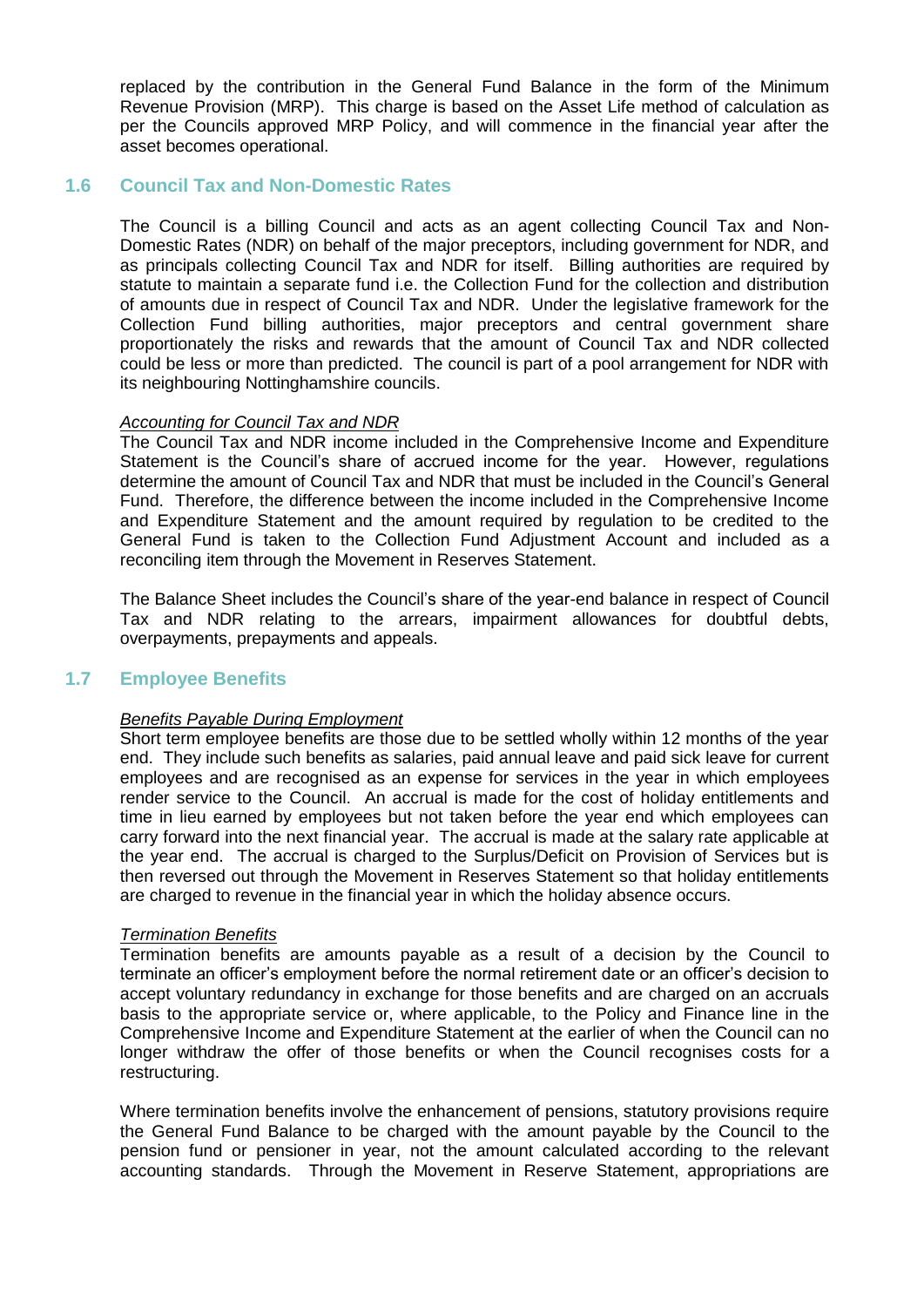required to and from the Pensions Reserve to remove the notional debits and credits for pension enhancement termination benefits and replace them with debits for cash paid to the pension fund and pensioners and any such amounts payable but unpaid at the year end.

## *Post-employment Benefits*

The Council fully complies with the requirements of IAS 19 Employee Benefits and recognises the cost of retirement benefits in the revenue account when employees earn them rather than when the benefits are eventually paid as pensions.

Employees of the Council are members of the Local Government Pensions Scheme, administered by Nottinghamshire County Council (the pension fund). The scheme provides defined benefits to members (retirement lump sums and pensions), which have been earned by members in the time they worked as employees of the Council.

The Local Government Pension Scheme is accounted for as a defined benefits scheme:

- The liabilities of the pension scheme attributable to the Council are included in the Balance Sheet on an actuarial basis using the projected unit method - i.e. an assessment of the future payments that will be made in relation to retirement benefits earned to date by employees, based on assumptions about mortality rates, employee turnover rates, etc, and projections of projected earnings for current employees.
- Liabilities are discounted to their value at current prices, using a discount rate based on the indicative rate of return on high quality corporate bonds.
- The assets of the pension fund attributable to the Council are included in the Balance Sheet at their fair value:
	- quoted securities current bid price.
	- · unquoted securities professional estimate.
	- unitised securities current bid price.
	- · property market value.

The change in the net pensions liability is analysed into the following components: Service Cost comprising

- current service cost the increase in liabilities as a result of years of service earned this year allocated in the Comprehensive Income and Expenditure Statement to the revenue accounts of services for which the employees worked.
- past service cost the increase in liabilities arising from current year decisions whose effect relates to years of service earned in earlier years - debited to the (Surplus)/Deficit on Continuing Operations in the Comprehensive Income and Expenditure Statement as part of Policy and Finance.
- net interest on the net defined benefit liability or asset i.e. net interest expense for the Council – the change during the period in the net defined benefit liability or asset that arises from the passage of time charged to the Financing and Investment Income and Expenditure line of the Comprehensive Income and Expenditure Statement – this is calculated by applying the discount rate used to measure the defined benefit obligation at the beginning of the period to the net defined benefit liability or asset at the beginning of the period – taking into account any changes in the net defined benefit liability or asset during the period as a result of contribution and benefit payments

## Re-measurements comprising

- the return on plan assets excluding amounts included in net interest on the defined benefit liability or asset – charged to the Pensions Reserve as Other Comprehensive Income and Expenditure.
- actuarial gains and losses changes in the net pensions liability that arise because events have not coincided with assumptions made at the last actuarial valuation or because the actuaries have updated their assumptions – charged to the Pensions Reserve as Other Comprehensive Income and Expenditure.
- contributions paid to the pension fund cash paid as employer's contributions to the pension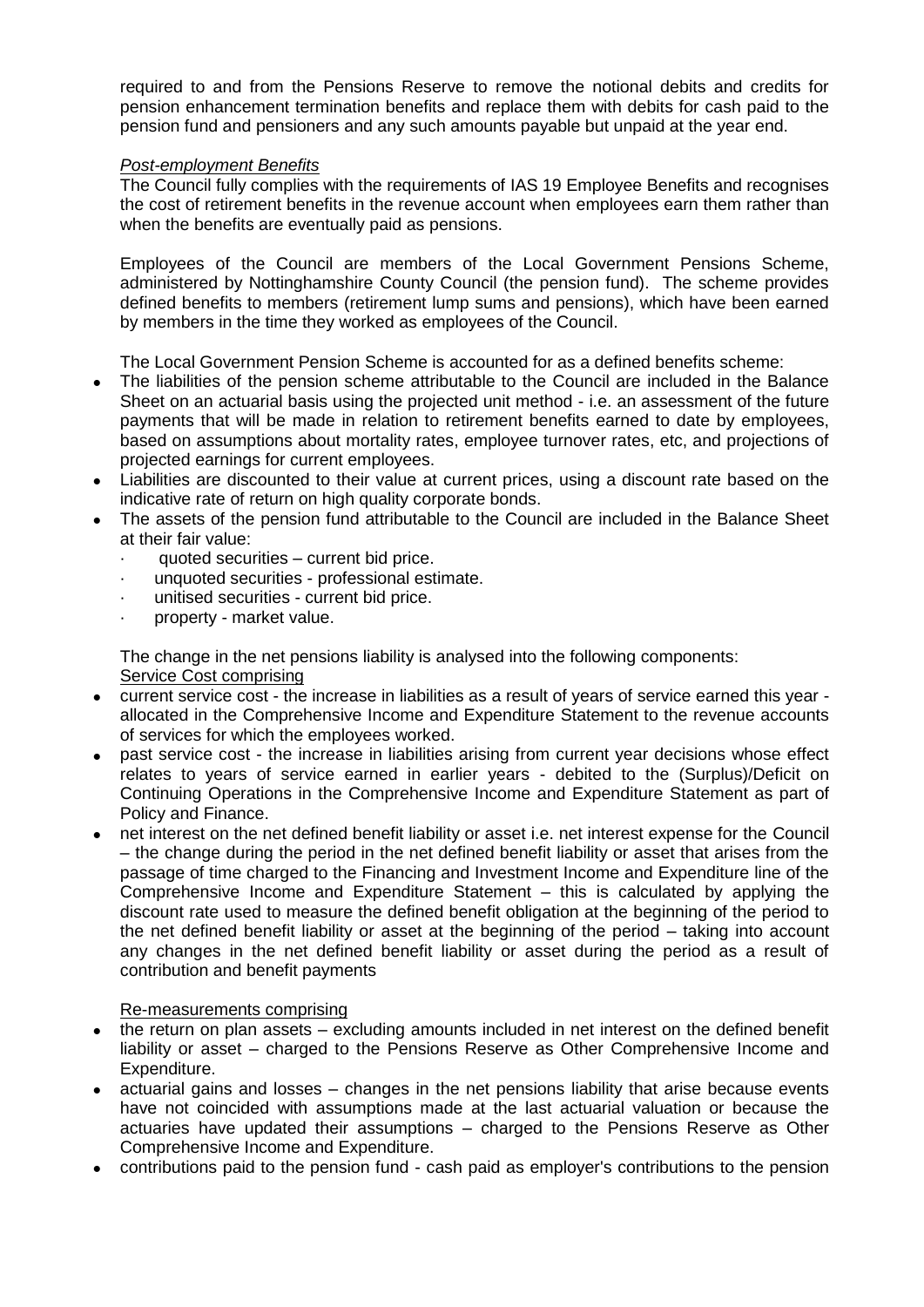fund in settlement of liabilities; not accounted for as an expense.

In relation to retirement benefits, statutory provisions require the General Fund balance to be charged with the amount payable by the Council to the pension fund in the year, not the amount calculated according to the relevant accounting standards. Through the Movement in Reserves Statement on the General Fund Balance, this means that there are appropriations to and from the Pensions Reserve to remove the notional debits and credits for retirement benefits and replace them with debits for the cash paid to the pension fund and any amounts payable to the fund but unpaid at the year-end.

#### *Discretionary Benefits*

The Council also has restricted powers to make discretionary awards of retirement benefits in the event of early retirements. Any liabilities estimated to arise as a result of an award to any member of staff are accrued in the year of the decision to make the award and accounted for using the same policies as are applied to the Local Government Pension Scheme.

# **1.8 Events After the Reporting Period**

Events after the Balance Sheet date are those events, both favourable and unfavourable, that occur between the end of the reporting period and the date when the Statement of Accounts is authorised for issue. Two types of event can be identified:

- Those that provide evidence of conditions that existed at the end of the reporting period. The Statement of Accounts is adjusted to reflect such events.
- Those that are indicative of conditions that arose after the reporting period. The Statement of Accounts is not adjusted to reflect such events, but where a category of events would have a material effect, disclosure is made in the notes of the nature of the events and their estimated financial effect.

Events taking place after the date of authorisation for issue are not reflected in the Statement of Accounts.

# **1.9 Financial Instruments**

## *Financial Liabilities*

A financial liability is an obligation to transfer economic benefits controlled by the Council and can be represented by a contractual obligation to deliver cash or financial assets or an obligation to exchange financial assets and liabilities with another entity that is potentially unfavourable to the Council. The Council's financial liabilities comprise:

- long term loans from the Public Works Loan Board
- long term LOBO loans from the money market (Lender Option Borrower Option)
- short term loans from the Council's subsidiary companies and other related companies

Financial liabilities are recognised on the Balance Sheet where the Council becomes a party to the contractual provisions of a financial instrument and are initially measured at fair value and carried at their amortised cost. Annual charges to the Comprehensive Income and Expenditure Statement for interest payable are based on the carrying amount of the liability multiplied by the effective rate of interest for the instrument. The effective annual interest rate is the rate that exactly discounts estimated future cash payments over the life of the instrument to the amount at which it was originally recognised. For most of the borrowings held by the Council this means the amount presented in the Balance Sheet is the outstanding principal repayable (plus accrued interest) and interest charged to the Comprehensive Income and Expenditure Statement is the amount payable for the year according to the loan agreement.

Gains and losses on the repurchase or early settlement of borrowing are credited and debited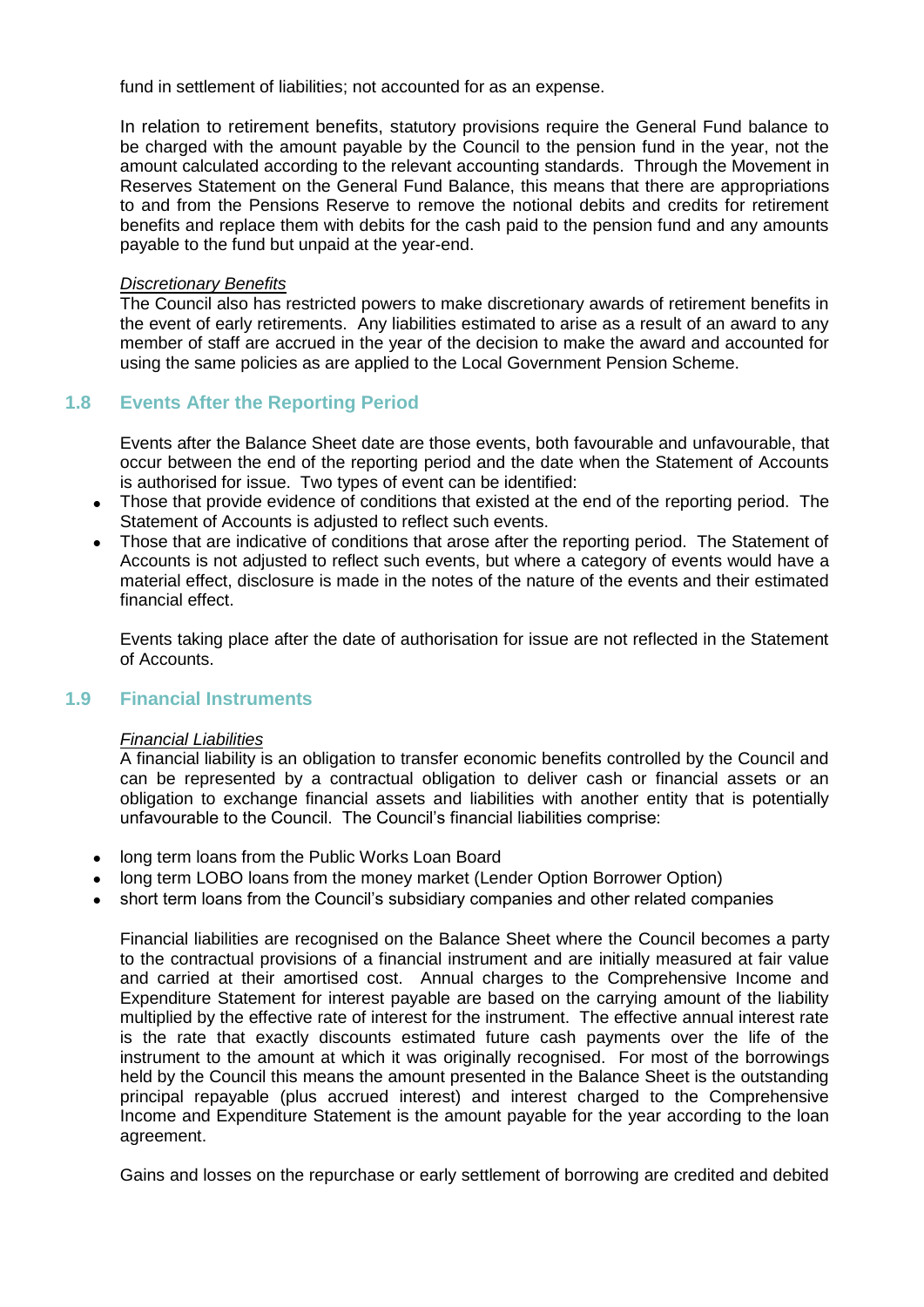to (Surplus)/Deficit on Provision of Services in the Comprehensive Income and Expenditure Statement in the year of repurchase/settlement. However, where repurchase has taken place as part of a restructuring of the loan portfolio that involves the modification or exchange of existing instruments, the premium or discount is respectively deducted from or added to the amortised cost of the new or modified loan and the write-down to the Comprehensive Income and Expenditure Statement is spread over the life of the loan by an adjustment to the effective interest rate.

Where premiums and discounts have been charged to the Comprehensive Income and Expenditure Statement, regulations allow the impact on the General Fund Balance to be spread over future years. The Council has a policy of spreading the gain/loss over the term that was remaining on the loan against which the premium was payable or discount receivable when it was repaid. The reconciliation of amounts charged to the Comprehensive Income and Expenditure Statement to the net charge required against the General Fund Balance is managed by a transfer to or from the Financial Instruments Adjustment Account through the Movement in Reserves Statement.

#### *Financial Assets*

Financial assets are classified based on a classification and measurement approach that reflects the business model for holding the financial assets and their cashflow characteristics. There are three main classes of financial assets measured at:

- amortised cost
- fair value through profit or loss (FVPL), and
- fair value through other comprehensive income (FVOCI).

The Council's business model is to hold investments to collect contractual cash flows. Financial assets are therefore classified as amortised cost, except for those whose contractual payments are not solely payment of principal and interest (ie where the cash flows do not take the form of a basic debt instrument).

#### *Financial Assets Measured at Amortised Cost*

Financial assets measured at amortised cost are recognised on the Balance Sheet when the Council becomes a party to the contractual provisions of a financial instrument and are initially measured at fair value. They are subsequently measured at their amortised cost. Annual credits to the Financing and Investment Income and Expenditure line in the Comprehensive Income and Expenditure Statement (CIES) for interest receivable are based on the carrying amount of the asset multiplied by the effective rate of interest for the instrument. For most of the financial assets held by the Council, this means that the amount presented in the Balance Sheet is the outstanding principal receivable (plus accrued interest) and interest credited to the CIES is the amount receivable for the year in the loan agreement.

However, if the Council decides to make a loan to a voluntary organisation at less than market rate (soft loan). When the soft loan is made, a loss is recorded in the CIES (debited to the appropriate service) for the present value of the interest that will be foregone over the life of the instrument, resulting in a lower amortised cost than the outstanding principal.

Interest is credited to the Financing and Investment Income and Expenditure line in the CIES at a marginally higher effective rate of interest than the rate receivable from the voluntary organisations, with the difference serving to increase the amortised cost of the loan in the Balance Sheet. Statutory provisions require that the impact of soft loans on the General Fund Balance is the interest receivable for the financial year – the reconciliation of amounts debited and credited to the CIES to the net gain required against the General Fund Balance is managed by a transfer to or from the Financial Instruments Adjustment Account in the Movement in Reserves Statement.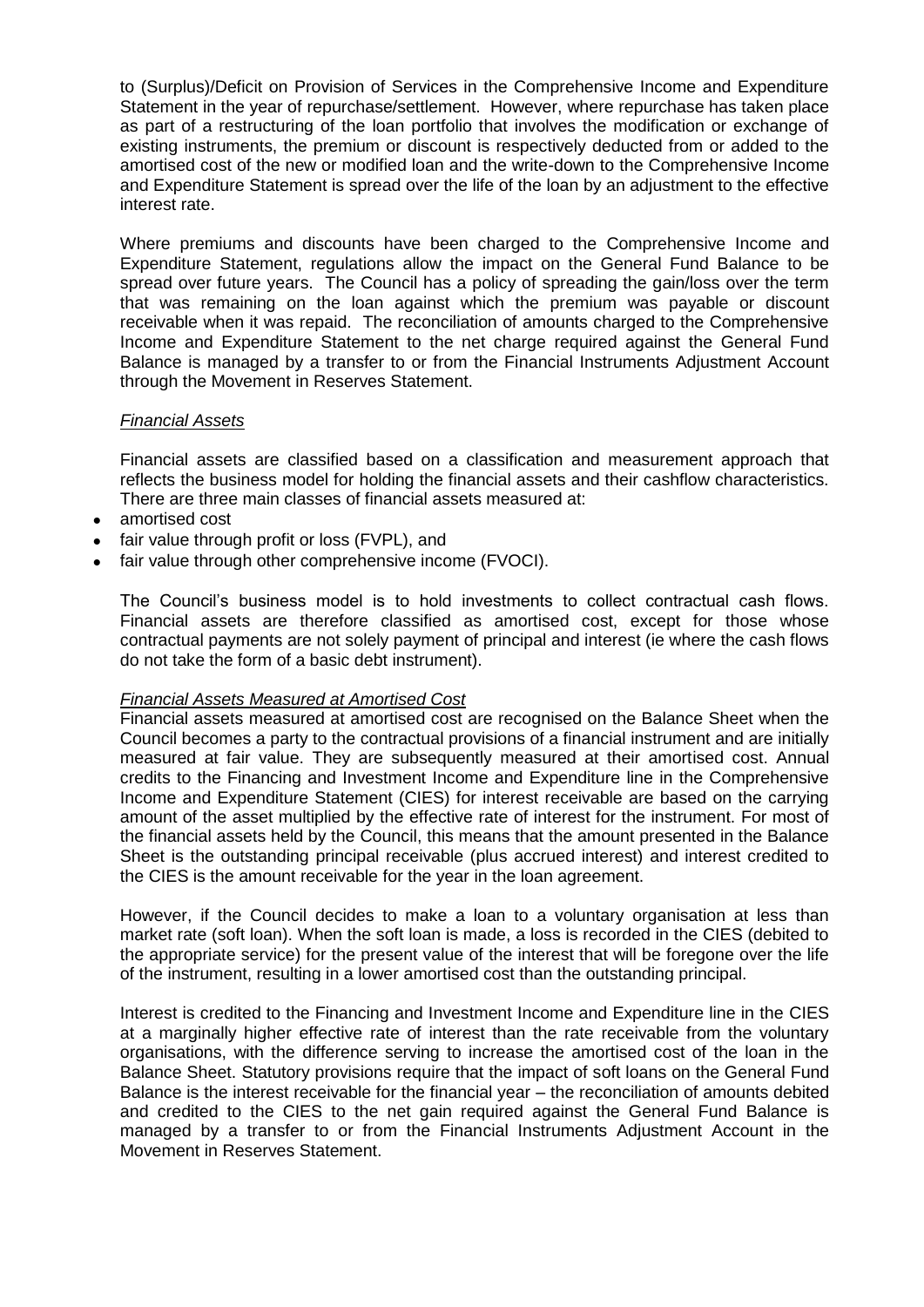Any gains and losses that arise on the derecognition of an asset are credited or debited to the Financing and Investment Income and Expenditure line in the CIES.

#### *Expected Credit Loss Model*

The Council recognises expected credit losses on all of its financial assets held at amortised cost, either on a 12-month or lifetime basis. The expected credit loss model also applies to lease receivables and contract assets. Only lifetime losses are recognised for trade receivables (debtors) held by the Council.

Impairment losses are calculated to reflect the expectation that the future cash flows might not take place because the borrower could default on their obligations. Credit risk plays a crucial part in assessing losses. Where risk has increased significantly since an instrument was initially recognised, losses are assessed on a lifetime basis. Where risk has not increased significantly or remains low, losses are assessed on the basis of 12-month expected losses.

## **1.10 Government Grants and Contributions**

Whether paid on account, by instalments or in arrears, government grants and third party contributions and donations are recognised as due to the Council when there is reasonable assurance that:

- the Council will comply with the conditions attached to the payments, and
- the grants or contributions will be received.

Amounts recognised as due to the council are not credited to the Comprehensive Income and Expenditure Statement until conditions attached to the grant or contribution have been satisfied. Conditions are stipulations that specify that the future economic benefits or service potential embodied in the asset in the form of the grant or contribution are required to be consumed by the recipient as specified, or future economic benefits or service potential must be returned to the transferor.

Monies advanced as grants and contributions for which conditions have not been satisfied are carried in the Balance Sheet as creditors. When conditions are satisfied, the grant or contribution is credited to the relevant service line (attributable revenue grants and contributions) or Taxation and Non-specific Grant Income and Expenditure (non-ringfenced revenue grants and all capital grants) in the Comprehensive Income and Expenditure Statement.

Where capital grants are credited to the Comprehensive Income and Expenditure Statement, they are reversed out of the General Fund Balance through the Movement in Reserves Statement. Where the grant has yet to be used to finance capital expenditure, it is posted to the Capital Grants Unapplied Reserve. Where it has been applied, it is posted to the Capital Adjustment Account. Amounts in the Capital Grants Unapplied Reserve are transferred to the Capital Adjustment Account once they have been applied to fund capital expenditure.

#### *Community Infrastructure Levy*

The Council has elected to charge a Community Infrastructure Levy (CIL). The levy will be charged on new builds (chargeable developments for the Council) with appropriate planning consent. The council charges for and collects the levy, which is a planning charge. The income from the levy will be used to fund a number of infrastructure projects (these include transport, flood defences and schools) to support the development of the area.

CIL is received without outstanding conditions; it is therefore recognised at the commencement date of the chargeable development in the Comprehensive Income and Expenditure Statement in accordance with the accounting policy for government grants and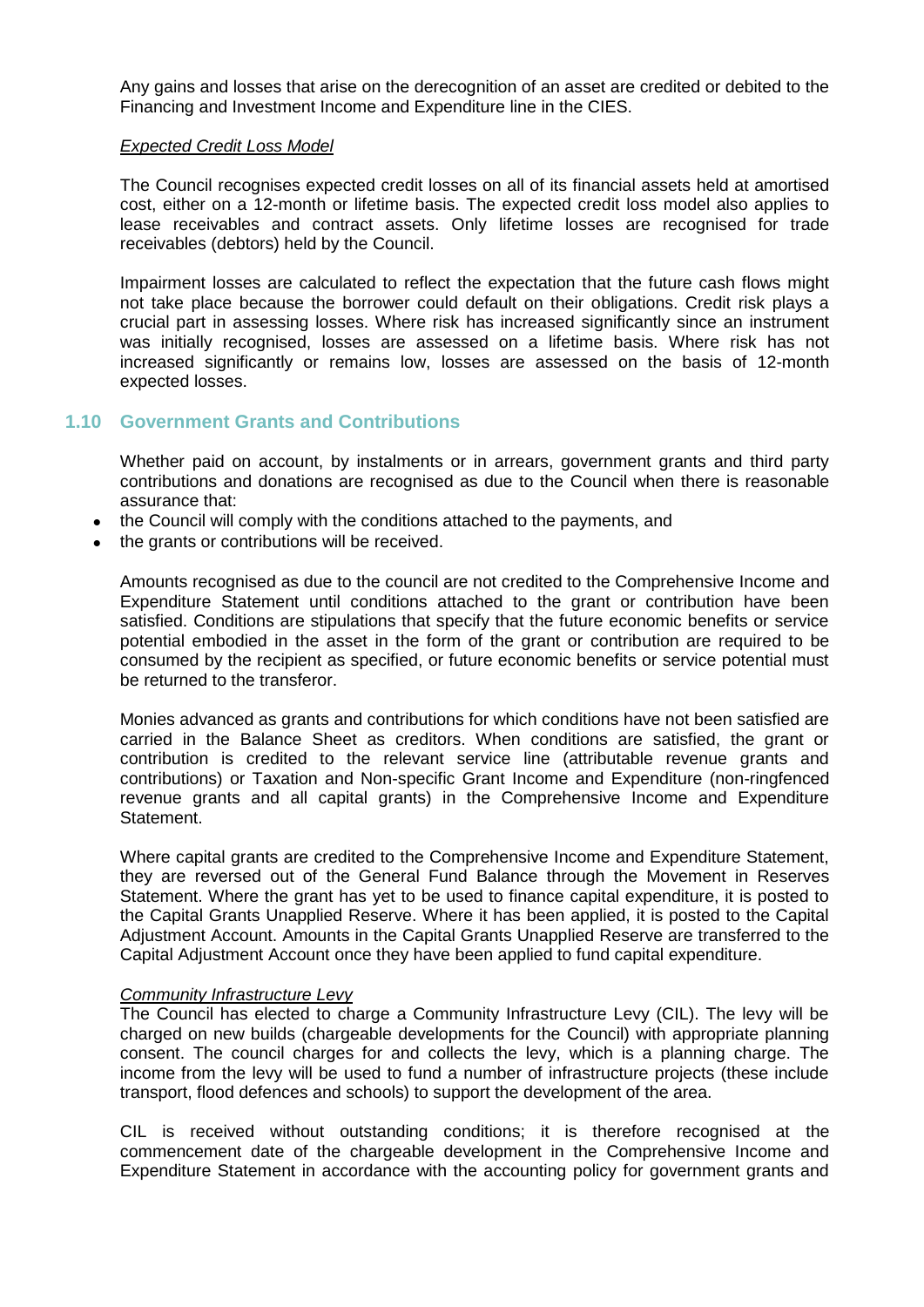contributions set out above. CIL charges will be largely used to fund capital expenditure. However, a small proportion of the charges may be used to fund revenue administrative expenditure.

## **1.11 Heritage Assets**

The Council's heritage assets are held in the Councils museum. The museum has an extensive collection comprising of art, Civil war, artefacts, clock, coins and tokens of heritage assets which are held in support of the primary objective of the Councils museum, i.e. increasing the knowledge, understanding and appreciation of the Councils history and local area. Heritage assets are recognised and measured (including the treatment of revaluation gains and losses) in accordance with the Councils accounting policies on property, plant and equipment. However, some of the measurement rules are relaxed in relation to heritage assets as detailed below. The accounting policies in relation to heritage assets that are deemed to include elements of intangible heritage assets are also presented below. The Councils collections of heritage assets are accounted for as follows.

 *Ceramics, Jewellery, Regalia, Statues, Art Collection and Samplers together with Machinery, Equipment and Furniture* – these are measured at insurance valuation, based on market value, which is increased annually for inflation. As they are deemed to have indeterminate lives and a high residual value, the Council does not consider it appropriate to charge depreciation.

## Heritage Assets – General

The carrying amounts of heritage assets are reviewed where there is evidence of impairment for heritage assets, e.g. where an item has suffered physical deterioration or breakage or where doubts arise as to its authenticity. Any impairment is recognised and measured in accordance with the Councils general policies on impairment – see note 1.17 in this summary of significant accounting policies. The trustees of the Councils museum will occasionally dispose of heritage assets which have a doubtful provenance or are unsuitable for public display. The proceeds of such items are accounted for in accordance with the Councils general provisions relating to the disposal of property, plant and equipment. Disposal proceeds are disclosed separately in the notes to the financial statements and are accounted for in accordance with statutory accounting requirements relating to capital expenditure and capital receipts (again see note 1.17 in this summary of significant accounting policies).

## **1.12 Intangible Assets**

Expenditure on non-monetary assets that do not have physical substance but are controlled by the Council as a result of past events (e.g. software licences) is capitalised when it is expected that future economic benefits or service potential will flow from the intangible asset to the Council.

Expenditure on the development of websites is not capitalised if the website is solely or primarily intended to promote or advertise the Council's goods or services.

Intangible assets are measured initially at cost. Amounts are only revalued where the fair value of the assets held by the Council can be determined by reference to an active market. In practice, no intangible asset held by the Council meets this criterion, and they are therefore carried at amortised cost. The depreciable amount of an intangible asset is amortised over its useful life to the relevant service line(s) in the Comprehensive Income and Expenditure Statement. An asset is tested for impairment whenever there is an indication that the asset might be impaired – any losses recognised are posted to the relevant service line(s) in the Comprehensive Income and Expenditure Statement. Any gain or loss arising on the disposal or abandonment of an intangible asset is posted to the Other Operating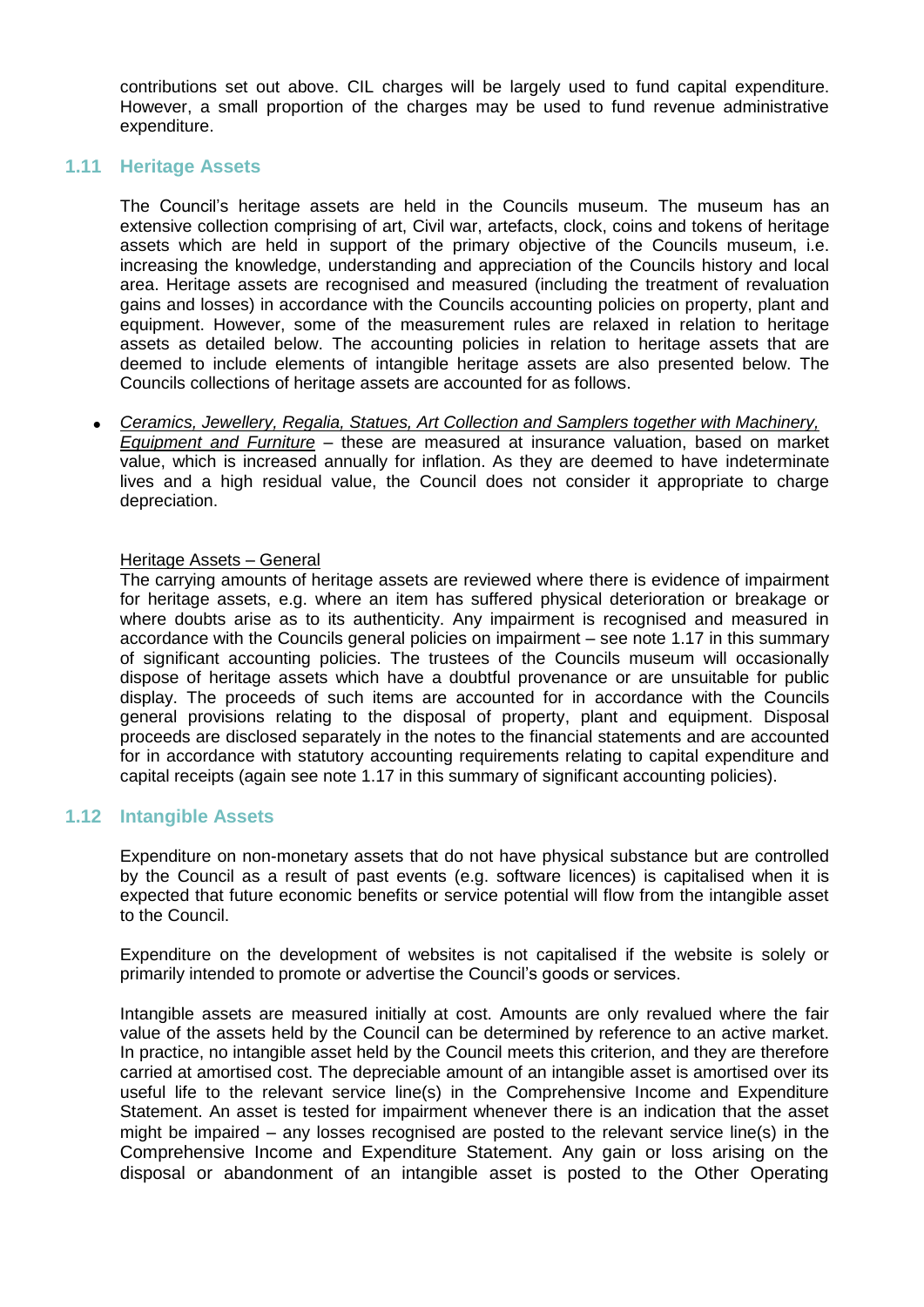Expenditure line in the Comprehensive Income and Expenditure Statement.

Where expenditure on intangible assets qualifies as capital expenditure for statutory purposes, amortisation, impairment losses and disposal gains and losses are not permitted to have an impact on the General Fund Balance. The gains and losses are therefore reversed out of the General Fund Balance through the Movement in Reserves Statement and posted to the Capital Adjustment Account and (for any sale proceeds greater than £10,000) the Capital Receipts Reserve.

## **1.13 Interests in Companies and Other Entities**

The Council has material interests in companies and other entities that have the nature of subsidiaries, associates and joint ventures and require it to prepare group accounts. In the Council's own single entity accounts, the interests in companies and other entities are recorded as investments i.e. at cost less any provision for losses.

Newark and Sherwood Homes Ltd is a wholly owned subsidiary of the Council which manages the housing stock, owned by the Council, under an arms' length arrangement and the company's accounts are consolidated with the Council's in accordance with IAS 27.

Active4Today Ltd is a wholly owned subsidiary of the Council which manages the provision of leisure services from the Council's leisure premises and its accounts are consolidated with the Council's in accordance with IAS 27.

Mansfield Crematorium has been recognised as a joint arrangement between Mansfield District Council, Ashfield District Council and Newark and Sherwood District Council. The Council accounts directly for its part of the assets, liabilities, income, expenditure and cash flows held arising from the operations of the crematorium.

Arkwood Developments Ltd is a wholly owned subsidiary of the Council and is a housing development company, their accounts are currently not significant enough to be consolidated into the Council's accounts under IAS 27.

## **1.14 Investment Property**

Investment properties are those that are used solely to earn rentals and/or for capital appreciation. The definition is not met if the property is used in any way to facilitate the delivery of services or production of goods or is held for sale.

Investment properties are measured initially at cost and subsequently at fair value, being the price that would be received to sell such an asset in an orderly transaction between market participants at the measurement date. As a non-financial asset, investment properties are measured at highest and best use. Properties are not depreciated but are revalued annually according to market conditions at the year-end. Gains and losses on revaluation are posted to the Financing and Investment Income and Expenditure line in the Comprehensive Income and Expenditure Statement. The same treatment is applied to gains and losses on disposal.

Rentals received in relation to investment properties are credited to the Financing and Investment Income line and result in a gain for the General Fund Balance. However, revaluation and disposal gains and losses are not permitted by statutory arrangements to have an impact on the General Fund Balance. The gains and losses are therefore reversed out of the General Fund Balance through the Movement in Reserves Statement and posted to the Capital Adjustment Account and (for any sale proceeds greater than £10,000) the Capital Receipts Reserve.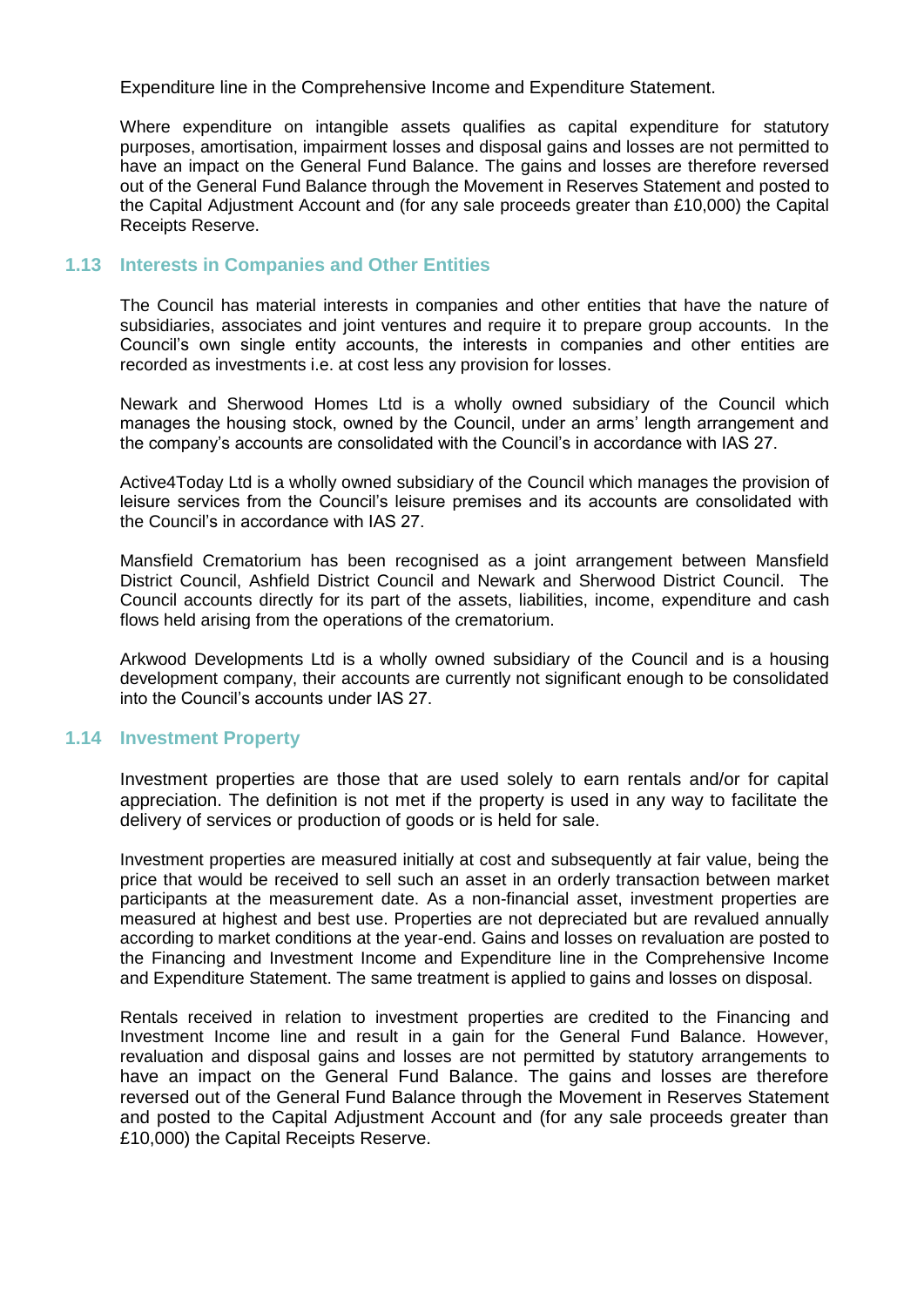## **1.15 Joint Operations**

Joint operations are arrangements where the parties that have joint control of the arrangement have rights to the assets and obligations for the liabilities relating to the arrangement. The activities undertaken by the Council in conjunction with other joint operators involve the use of the assets and resources of those joint operators. In relation to its interest in a joint operation, the Council as a joint operator recognises:

- its assets, including its share of any assets held jointly
- its liabilities, including its share of any liabilities incurred jointly
- its revenue from the sale of its share of the output arising from the joint operation
- its share of the revenue from the sale of the output by the joint operation
- its expenses, including its share of any expenses incurred jointly.

#### **1.16 Leases**

Leases are classified as finance leases where the terms of the lease transfer substantially all the risks and rewards incidental to ownership of the property, plant or equipment from the lessor to the lessee. All other leases are classified as operating leases.

Where a lease covers both land and buildings, the land and buildings elements are considered separately for classification.

Arrangements that do not have the legal status of a lease but convey a right to use an asset in return for payment are accounted for under this policy where fulfilment of the arrangement is dependent on the use of specific assets.

## **The Council as Lessee**

#### *Finance Leases*

Property, plant and equipment held under finance leases is recognised on the Balance Sheet at the commencement of the lease at its fair value measured at the lease's inception (or the present value of the minimum lease payments, if lower). The asset recognised is matched by a liability for the obligation to pay the lessor. Initial direct costs of the Council are added to the carrying amount of the asset. Premiums paid on entry into a lease are applied to writing down the lease liability. Contingent rents are charged as expenses in the periods in which they are incurred.

Lease payments are apportioned between:

- a charge for the acquisition of the interest in the property, plant or equipment  $-$  applied to write down the lease liability, and
- a finance charge (debited to the Financing and Investment Income and Expenditure line in the Comprehensive Income and Expenditure Statement).

Property, plant and equipment recognised under finance leases is accounted for using the policies applied generally to such assets, subject to depreciation being charged over the lease term if this is shorter than the asset's estimated useful life (where ownership of the asset does not transfer to the Council at the end of the lease period).

The Council is not required to raise Council Tax to cover depreciation or revaluation and impairment losses arising on leased assets. Instead, a prudent annual contribution is made from revenue funds towards the deemed capital investment in accordance with statutory requirements. Depreciation and revaluation and impairment losses are therefore substituted by a revenue contribution in the General Fund Balance, by way of an adjusting transaction with the Capital Adjustment Account through the Movement in Reserves Statement for the difference between the two.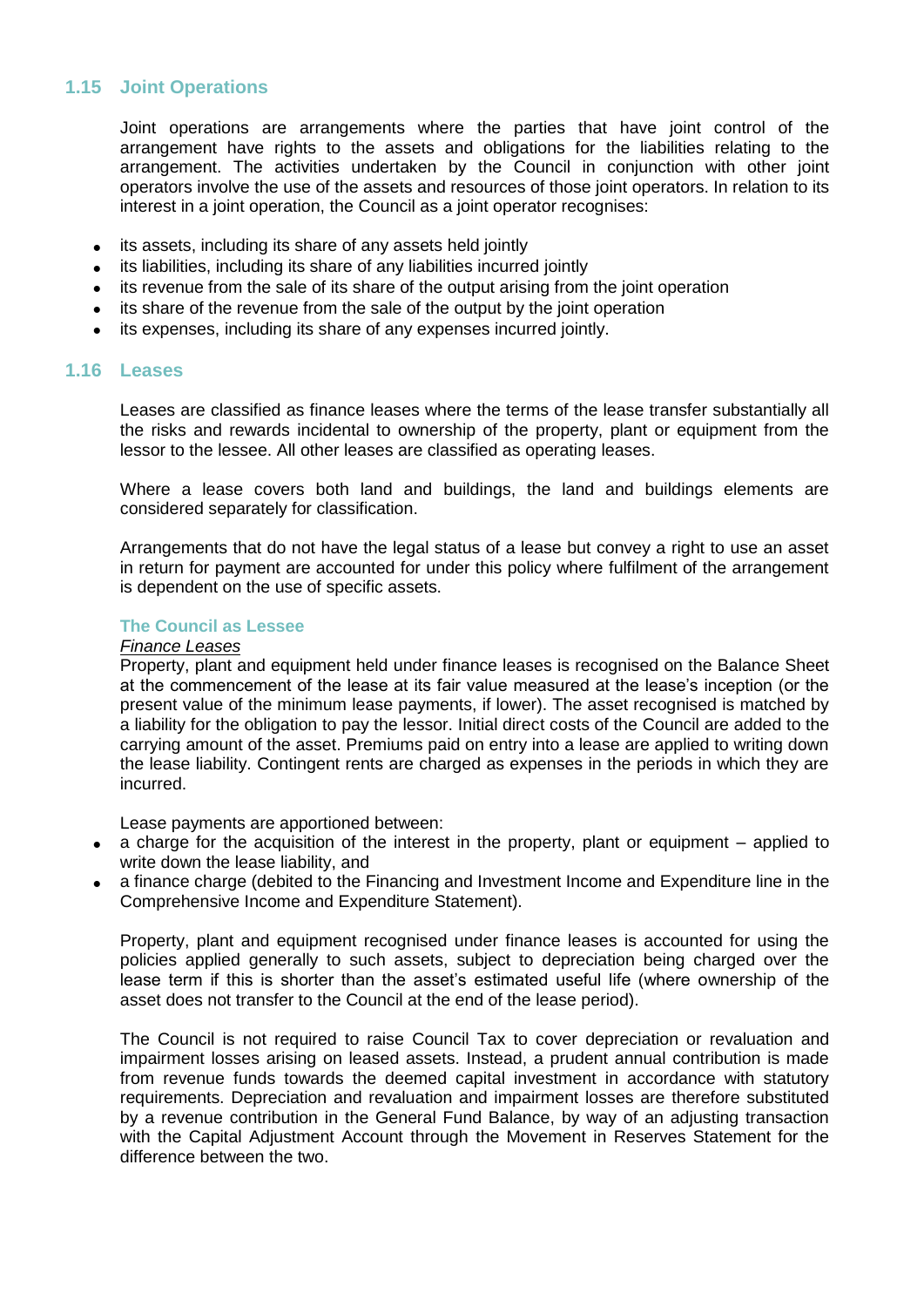### Operating Leases

Rentals paid under operating leases are charged to the Comprehensive Income and Expenditure Statement as an expense of the services benefitting from use of the leased property, plant or equipment. Charges are made on a straight-line basis over the life of the lease, even if this does not match the pattern of payments (eg there is a rent-free period at the commencement of the lease).

#### **The Council as Lessor**

### *Finance Leases*

Where the Council grants a finance lease over a property or an item of plant or equipment, the relevant asset is written out of the Balance Sheet as a disposal. At the commencement of the lease, the carrying amount of the asset in the Balance Sheet (whether property, plant and equipment or assets held for sale) is written off to the Other Operating Expenditure line in the Comprehensive Income and Expenditure Statement as part of the gain or loss on disposal. A gain, representing the Council's net investment in the lease, is credited to the same line in the Comprehensive Income and Expenditure Statement also as part of the gain or loss on disposal (ie netted off against the carrying value of the asset at the time of disposal), matched by a lease (long-term debtor) asset in the Balance Sheet.

Lease rentals receivable are apportioned between:

- $\bullet$  a charge for the acquisition of the interest in the property applied to write down the lease debtor (together with any premiums received), and
- finance income (credited to the Financing and Investment Income and Expenditure line in the Comprehensive Income and Expenditure Statement).

The gain credited to the Comprehensive Income and Expenditure Statement on disposal is not permitted by statute to increase the General Fund Balance and is required to be treated as a capital receipt. Where a premium has been received, this is posted out of the General Fund Balance to the Capital Receipts Reserve through the Movement in Reserves Statement. Where the amount due in relation to the lease asset is to be settled by the payment of rentals in future financial years, this is posted out of the General Fund Balance to the Deferred Capital Receipts Reserve through the Movement in Reserves Statement. When the future rentals are received, the element for the capital receipt for the disposal of the asset is used to write down the lease debtor. At this point, the deferred capital receipts are transferred to the Capital Receipts Reserve.

The written-off value of disposals is not a charge against Council Tax, as the cost of noncurrent assets is fully provided for under separate arrangements for capital financing. Amounts are therefore appropriated to the Capital Adjustment Account from the General Fund Balance through the Movement in Reserves Statement.

## *Operating Leases*

Where the Council grants an operating lease over a property or an item of plant or equipment, the asset is retained in the Balance Sheet. Rental income is credited to the Other Operating Expenditure line in the Comprehensive Income and Expenditure Statement. Credits are made on a straight-line basis over the life of the lease, even if this does not match the pattern of payments (eg there is a premium paid at the commencement of the lease). Initial direct costs incurred in negotiating and arranging the lease are added to the carrying amount of the relevant asset and charged as an expense over the lease term on the same basis as rental income.

# **1.17 Property, Plant and Equipment**

Assets that have physical substance and are held for use in the production or supply of goods or services, for rental to others, or for administrative purposes and that are expected to be used during more than one financial year are classified as property, plant and equipment.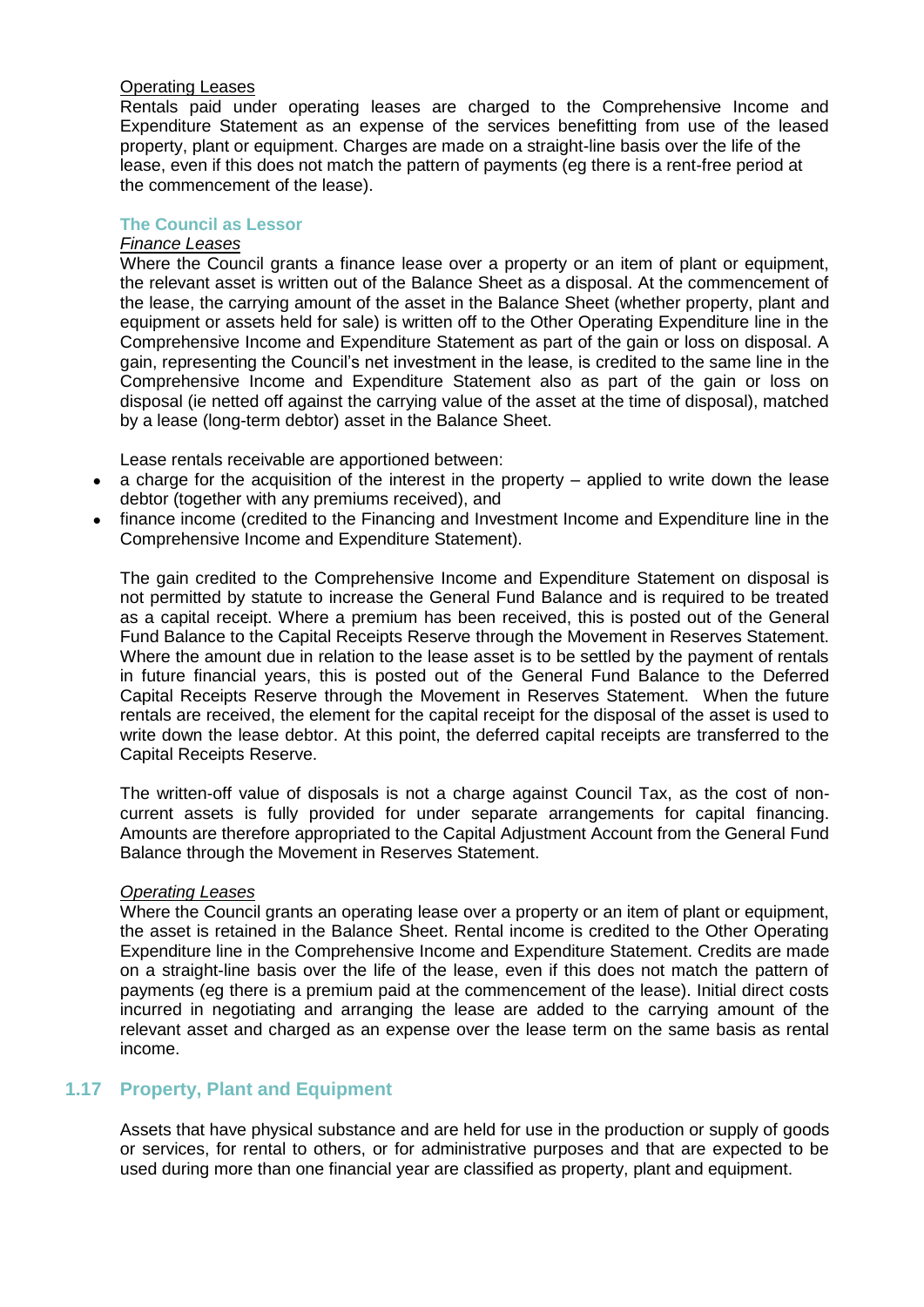## *Recognition*

Expenditure on the acquisition, creation or enhancement of property, plant and equipment is capitalised on an accruals basis, provided that it is probable that the future economic benefits or service potential associated with the item will flow to the Council and the cost of the item can be measured reliably. Expenditure that maintains but does not add to an asset's potential to deliver future economic benefits or service potential (ie repairs and maintenance) is charged as an expense when it is incurred. Expenditure under the value of £15,000 is treated as de-minimis. All capital expenditure will be depreciated in the following financial year of acquisition.

## *Measurement*

Assets are initially measured at cost, comprising:

- the purchase price
- any costs attributable to bringing the asset to the location and condition necessary for it to be capable of operating in the manner intended by management
- the initial estimate of the costs of dismantling and removing the item and restoring the site on which it is located.

The Council does not capitalise borrowing costs incurred while assets are under construction.

Assets are then carried in the Balance Sheet using the following measurement bases:

- Surplus Assets the current value measurement base is fair value, estimated at highest and best use from a market participant's perspective
- Dwellings current value, determined using the basis of existing use value for social housing (EUV–SH)
- Community Assets, Infrastructure and Assets Under Construction measured at historical cost
- Other Land and Buildings, Vehicles, Plant and Equipment fair value or, where there is no market based evidence of fair value, depreciated historical cost

## *Valuation*

Assets are included in the Balance Sheet at current value on the basis recommended by CIPFA and in accordance with the Appraisal and Valuation Manual issued by the Royal Institution of Chartered Surveyors (RICS). Non-current assets are classified into the groupings required by the CIPFA Code of Practice on Local Council Accounting.

Assets included in the Balance Sheet at current value are revalued where there have been material changes in the value, but as a minimum every five years. Community Assets, Infrastructure Assets and Assets Under Construction are held at historical cost and are not revalued. Increases in valuations are matched by credits to the Revaluation Reserve to recognise unrealised gains. Exceptionally, gains might be credited to the Comprehensive Income and Expenditure Statement where they arise from the reversal of an impairment loss previously charged to a service revenue account.

Where decreases in value are identified, they are accounted for by:

- where there is a balance of revaluation gains for the asset in the Revaluation Reserve, the carrying amount of the asset is written down against that balance (up to the amount of the accumulated gains)
- where there is no balance in the Revaluation Reserve or an insufficient balance, the carrying amount of the asset is written down against the relevant service line(s) in the Comprehensive Income and Expenditure Statement.

The Revaluation Reserve contains revaluation gains recognised since 1st April 2007 only, the date of its formal implementation. Gains arising before that date have been consolidated into the Capital Adjustment Account.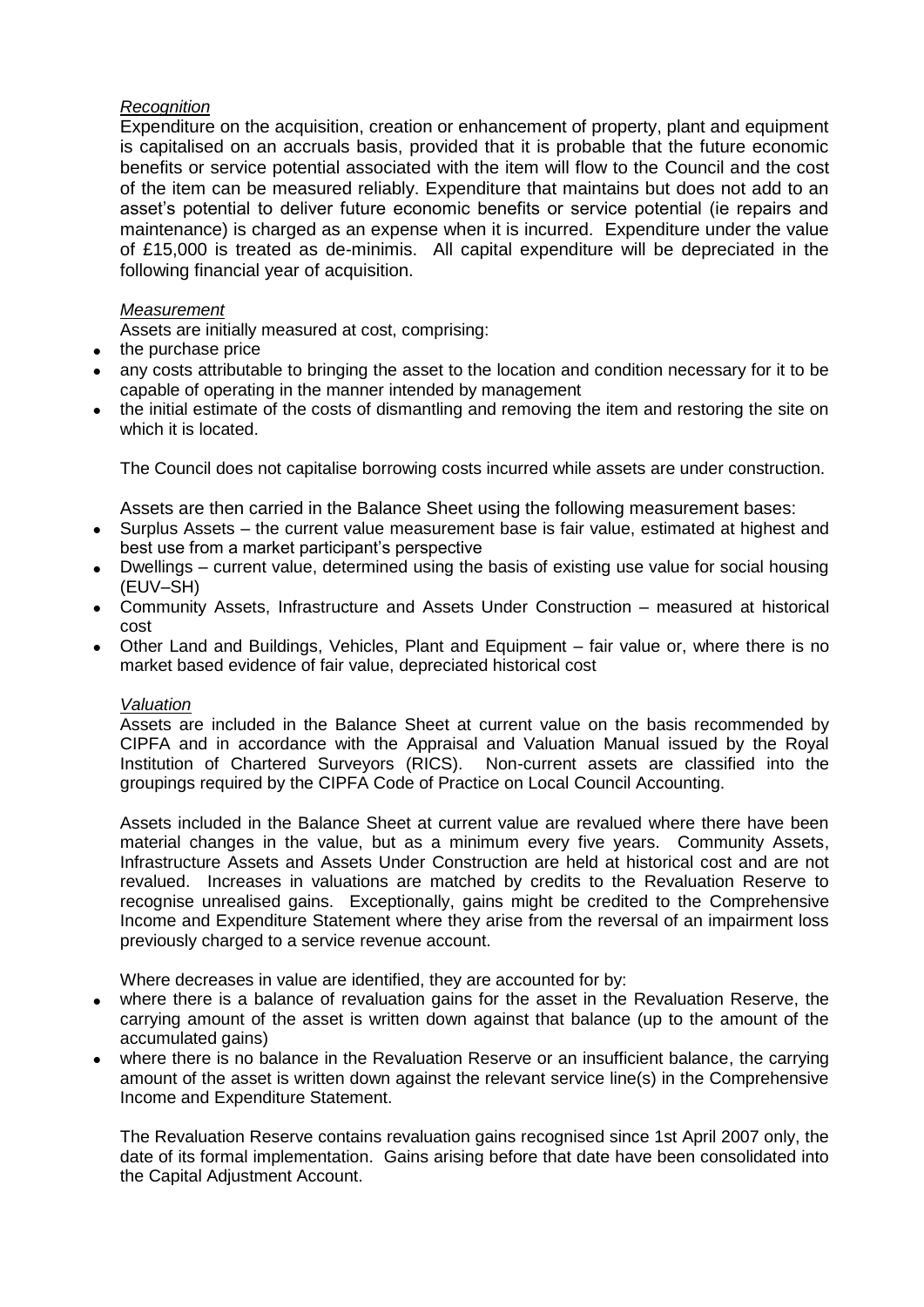#### *Impairment*

Assets are assessed at each year-end as to whether there is any indication that an asset may be impaired. Where indications exist and any possible differences are estimated to be material, the recoverable amount of the asset is estimated and, where this is less than the carrying amount of the asset, an impairment loss is recognised for the shortfall.

Where impairment losses are identified, they are accounted for by:

- where there is a balance of revaluation gains for the asset in the Revaluation Reserve, the carrying amount of the asset is written down against that balance (up to the amount of the accumulated gains)
- where there is no balance in the Revaluation Reserve or an insufficient balance, the carrying amount of the asset is written down against the relevant service line(s) in the Comprehensive Income and Expenditure Statement.

Where an impairment loss is reversed subsequently, the reversal is credited to the relevant service line(s) in the Comprehensive Income and Expenditure Statement, up to the amount of the original loss, adjusted for depreciation that would have been charged if the loss had not been recognised.

#### **Depreciation**

Depreciation is provided for on all property, plant and equipment assets by the systematic allocation of their depreciable amounts over their useful lives. An exception is made for assets without a determinable finite useful life (i.e. freehold land and certain community assets) and assets that are not yet available for use (i.e. assets under construction).

Deprecation is calculated on the following bases:

|                             |                                                   | <b>Useful</b> |
|-----------------------------|---------------------------------------------------|---------------|
|                             |                                                   | Life in       |
| <b>Asset</b>                | <b>Depreciation Method</b>                        | Years         |
| <b>Council Dwellings</b>    | Straight line allocation over the life of the     | $35 - 50$     |
|                             | property as estimated by the Valuer               |               |
| <b>Other Buildings</b>      | Straight line allocation over the life of the     | 20-100        |
|                             | property as estimated by the Valuer               |               |
| Vehicle, Plant and          | Straight line allocation, taking into account any | $5 - 10$      |
| Equipment                   | residual value, over their useful life as advised |               |
|                             | by a suitably qualified officer                   |               |
| Infrastructure              | <b>Straight line</b>                              | 10-50         |
| <b>Community Assets</b>     | <b>Straight line</b>                              | 100           |
| <b>Surplus Assets</b>       | Straight line                                     | 10-100        |
| Land                        | No depreciation charged                           |               |
| Under<br>Assets             | No depreciation charged                           |               |
| Construction                |                                                   |               |
| <b>Assets Held for Sale</b> | No depreciation charged                           |               |
| Investment                  | No depreciation charged                           |               |
| Properties                  |                                                   |               |

Where an asset has major components with different estimated useful lives these are depreciated separately. Land and buildings are separate assets and are accounted for separately, even when they are acquired together.

Revaluation gains are also depreciated, with an amount equal to the difference between current value depreciation charged on assets and the depreciation that would have been chargeable based on their historical cost being transferred each year from the Revaluation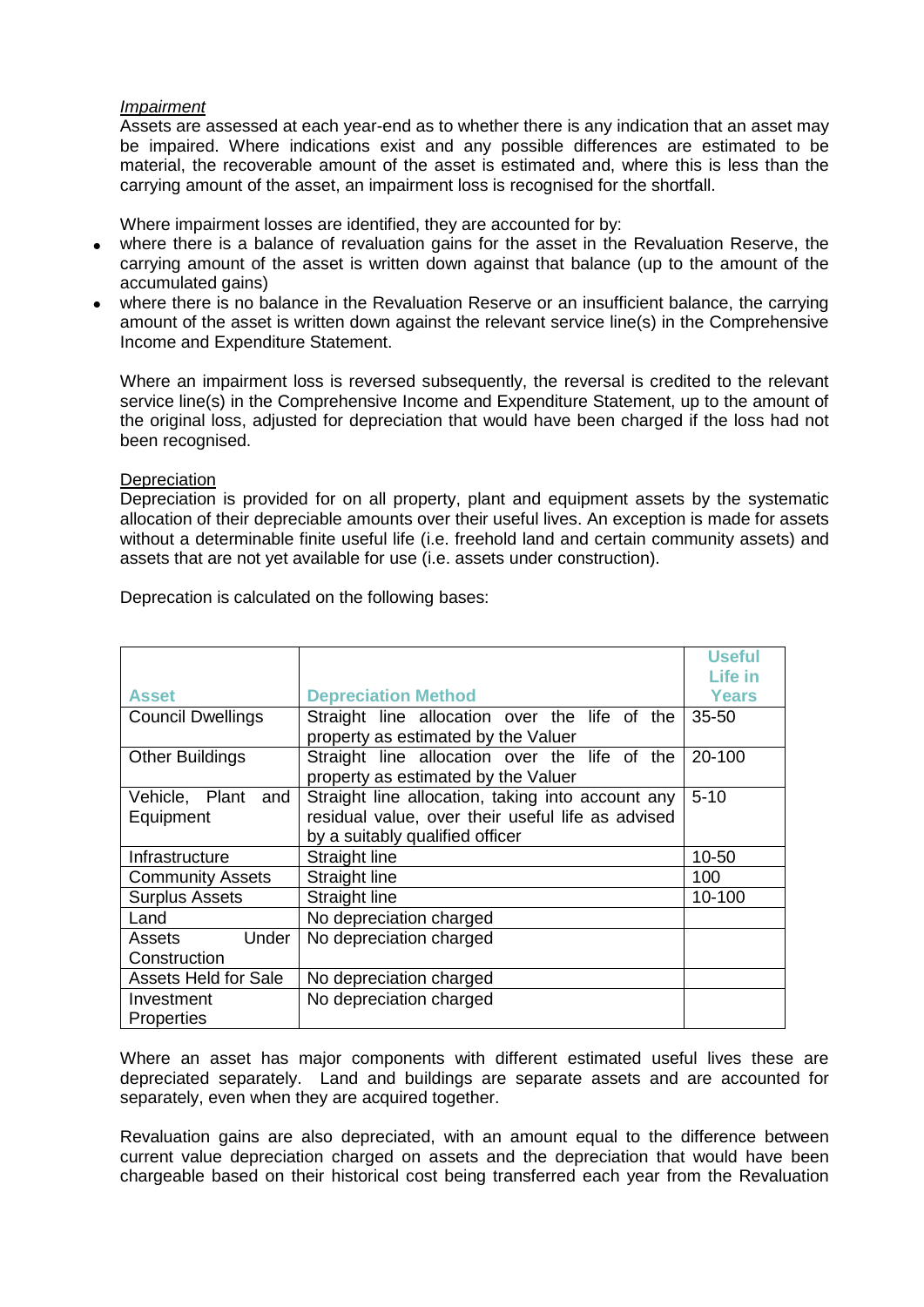Reserve to the Capital Adjustment Account.

#### *Disposals and Non-current Assets Held for Sale*

When it becomes probable that the carrying amount of an asset will be recovered principally through a sale transaction rather than through its continuing use, it is reclassified as an asset held for sale. The asset is revalued immediately before reclassification and then carried at the lower of this amount and fair value less costs to sell. Where there is a subsequent decrease to fair value less costs to sell, the loss is posted to the Other Operating Expenditure line in the Comprehensive Income and Expenditure Statement. Gains in fair value are recognised only up to the amount of any previously recognised losses in the Surplus or Deficit on the Provision of Services. Depreciation is not charged on assets held for sale.

If assets no longer meet the criteria to be classified as assets held for sale, they are reclassified back to non-current assets and valued at the lower of their carrying amount before they were classified as held for sale; adjusted for depreciation, amortisation or revaluations that would have been recognised had they not been classified as held for sale, and their recoverable amount at the date of the decision not to sell.

Assets that are to be abandoned or scrapped are not reclassified as assets held for sale.

When an asset is disposed of or decommissioned, the carrying amount of the asset in the Balance Sheet (whether property, plant and equipment or assets held for sale) is written off to the Other Operating Expenditure line in the Comprehensive Income and Expenditure Statement as part of the gain or loss on disposal. Receipts from disposals (if any) are credited to the same line in the Comprehensive Income and Expenditure Statement also as part of the gain or loss on disposal (ie netted off against the carrying value of the asset at the time of disposal). Any revaluation gains accumulated for the asset in the Revaluation Reserve are transferred to the Capital Adjustment Account.

Amounts received for a disposal in excess of £10,000 are categorised as capital receipts. A proportion of capital receipts relating to housing disposals is payable to the government. The balance of receipts remains within the Capital Receipts Reserve, and can then only be used for new capital investment or set aside to reduce the Council's underlying need to borrow (the capital financing requirement). Receipts are appropriated to the Reserve from the General Fund Balance through the Movement in Reserves Statement.

The written-off value of disposals is not a charge against Council Tax, as the cost of noncurrent assets is fully provided for under separate arrangements for capital financing.

Amounts are appropriated to the Capital Adjustment Account from the General Fund Balance through the Movement in Reserves Statement.

# **1.18 Provisions, Contingent Liabilities and Contingent Assets**

#### *Provisions*

Provisions are made where an event has taken place that gives the Council a legal or constructive obligation that probably requires settlement by a transfer of economic benefits or service potential, and a reliable estimate can be made of the amount of the obligation. For instance, the Council may be involved in a court case that could eventually result in the making of a settlement or the payment of compensation.

Provisions are charged as an expense to the appropriate service line in the Comprehensive Income and Expenditure Statement when the Council has an obligation, and are measured at the best estimate at the Balance Sheet date of the expenditure required to settle the obligation, taking into account relevant risks and uncertainties.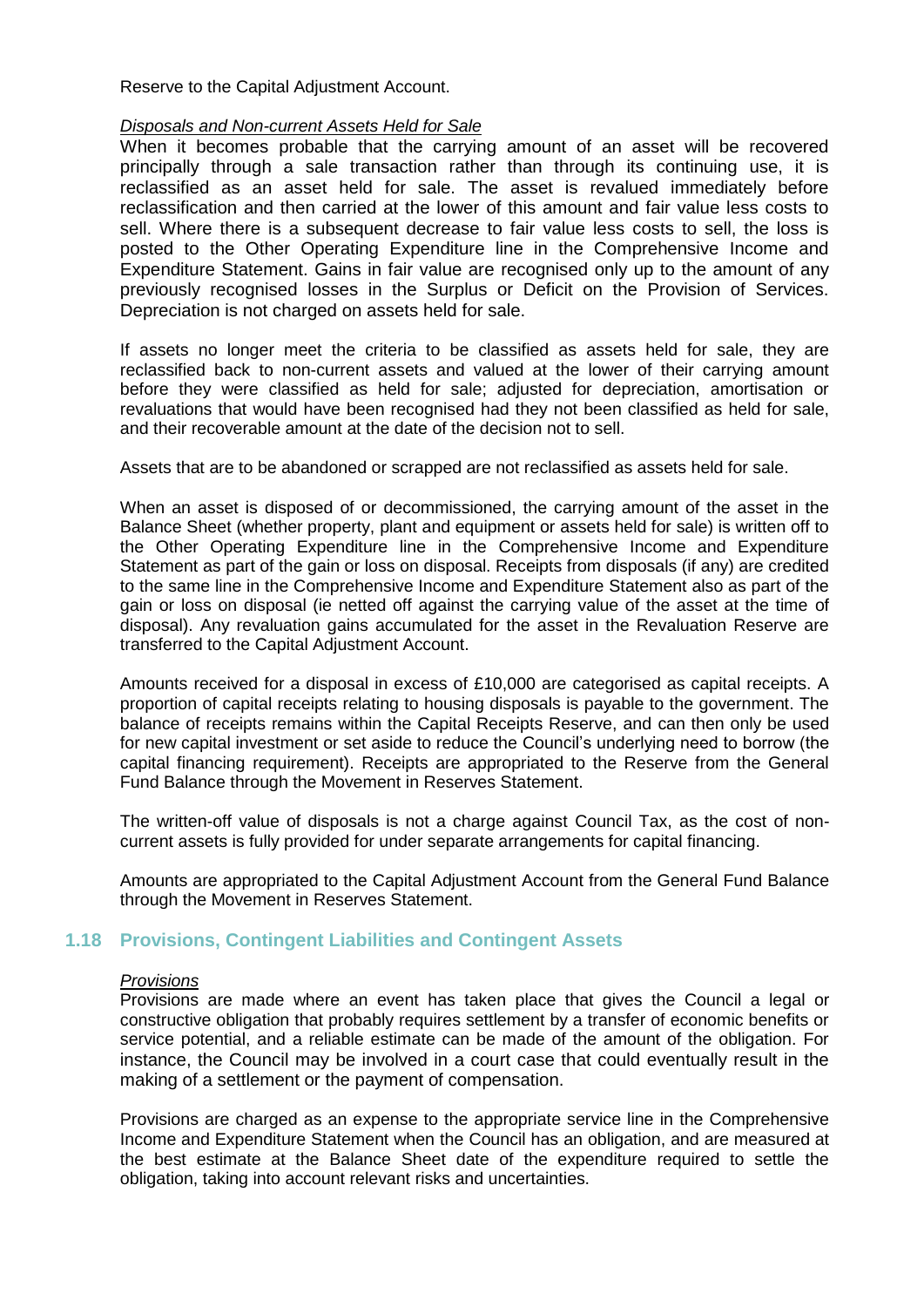When payments are eventually made, they are charged to the provision carried in the Balance Sheet. Estimated settlements are reviewed at the end of each financial year – where it becomes less than probable that a transfer of economic benefits will now be required (or a lower settlement than anticipated is made), the provision is reversed and credited back to the relevant service.

Where some or all of the payment required to settle a provision is expected to be recovered from another party (eg from an insurance claim), this is only recognised as income for the relevant service if it is virtually certain that reimbursement will be received if the Council settles the obligation.

#### *Contingent Liabilities*

A contingent liability arises where an event has taken place that gives the Council a possible obligation whose existence will only be confirmed by the occurrence or otherwise of uncertain future events not wholly within the control of the Council. Contingent liabilities also arise in circumstances where a provision would otherwise be made but either it is not probable that an outflow of resources will be required or the amount of the obligation cannot be measured reliably.

Contingent liabilities are not recognised in the Balance Sheet but disclosed in a note to the accounts.

#### *Contingent Assets*

A contingent asset arises where an event has taken place that gives the Council a possible asset whose existence will only be confirmed by the occurrence or otherwise of uncertain future events not wholly within the control of the Council.

Contingent assets are not recognised in the Balance Sheet but disclosed in a note to the accounts where it is probable that there will be an inflow of economic benefits or service potential.

#### **1.19 Reserves**

The Council sets aside specific amounts as reserves for future policy purposes or to cover contingencies*.* Reserves are created by transferring amounts out of the General Fund Balance. When expenditure to be financed from a reserve is incurred, it is charged to the appropriate service in that year to score against the Surplus or Deficit on the Provision of Services in the Comprehensive Income and Expenditure Statement. The reserve is then transferred back into the General Fund Balance so that there is no net charge against Council Tax for the expenditure.

Certain reserves are kept to manage the accounting processes for non-current assets, financial instruments, local taxation, retirement and employee benefits and do not represent usable resources for the Council – these reserves are explained in the relevant policies.

#### **1.20 Revenue Expenditure Funded from Capital under Statute**

Expenditure incurred during the year that may be capitalised under statutory provisions but that does not result in the creation of a non-current asset has been charged as expenditure to the relevant service in the Comprehensive Income and Expenditure Statement in the year. Where the Council has determined to meet the cost of this expenditure from existing capital resources or by borrowing, a transfer through the Movement in Reserves Statement from the General Fund Balance to the Capital